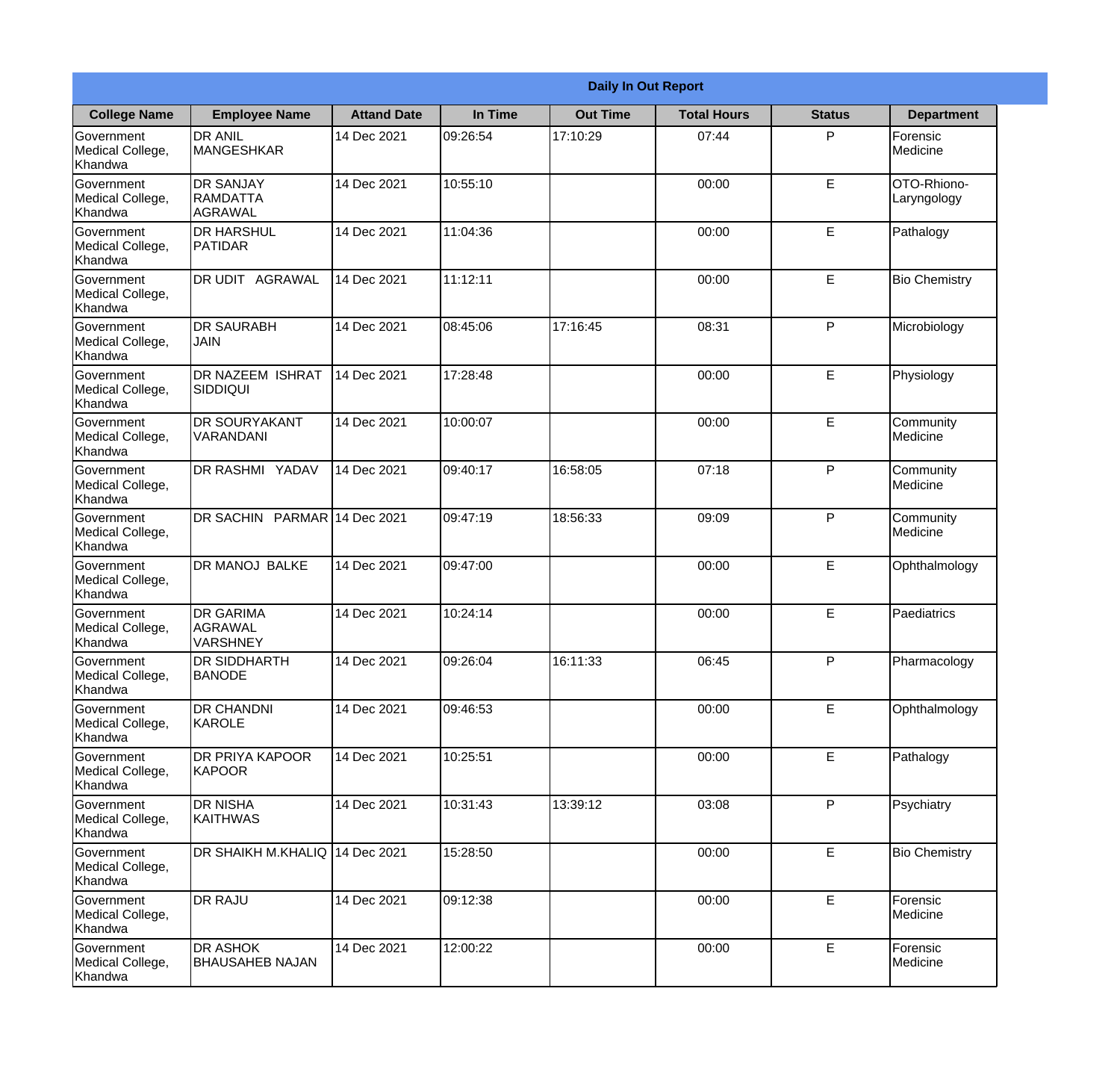| <b>Designation</b>                  | <b>Category</b>     |
|-------------------------------------|---------------------|
| Assistant Professor   Para Clinical |                     |
| Professor                           | Clinical            |
| Assistant Professor   Para Clinical |                     |
| Associate Professor Non Clinical    |                     |
| Associate Professor   Para Clinical |                     |
| Professor                           | Non Clinical        |
| Demonstrator/Tutor   Para Clinical  |                     |
| Assistant Professor   Para Clinical |                     |
| Assistant Professor   Para Clinical |                     |
| Assistant Professor   Clinical      |                     |
| Associate Professor Clinical        |                     |
| Associate Professor   Para Clinical |                     |
| Assistant Professor   Clinical      |                     |
| Demonstrator/Tutor   Para Clinical  |                     |
| Assistant Professor   Clinical      |                     |
| Professor                           | <b>Non Clinical</b> |
| Demonstrator/Tutor   Para Clinical  |                     |
| Associate Professor Para Clinical   |                     |

## **Daily In Out Report**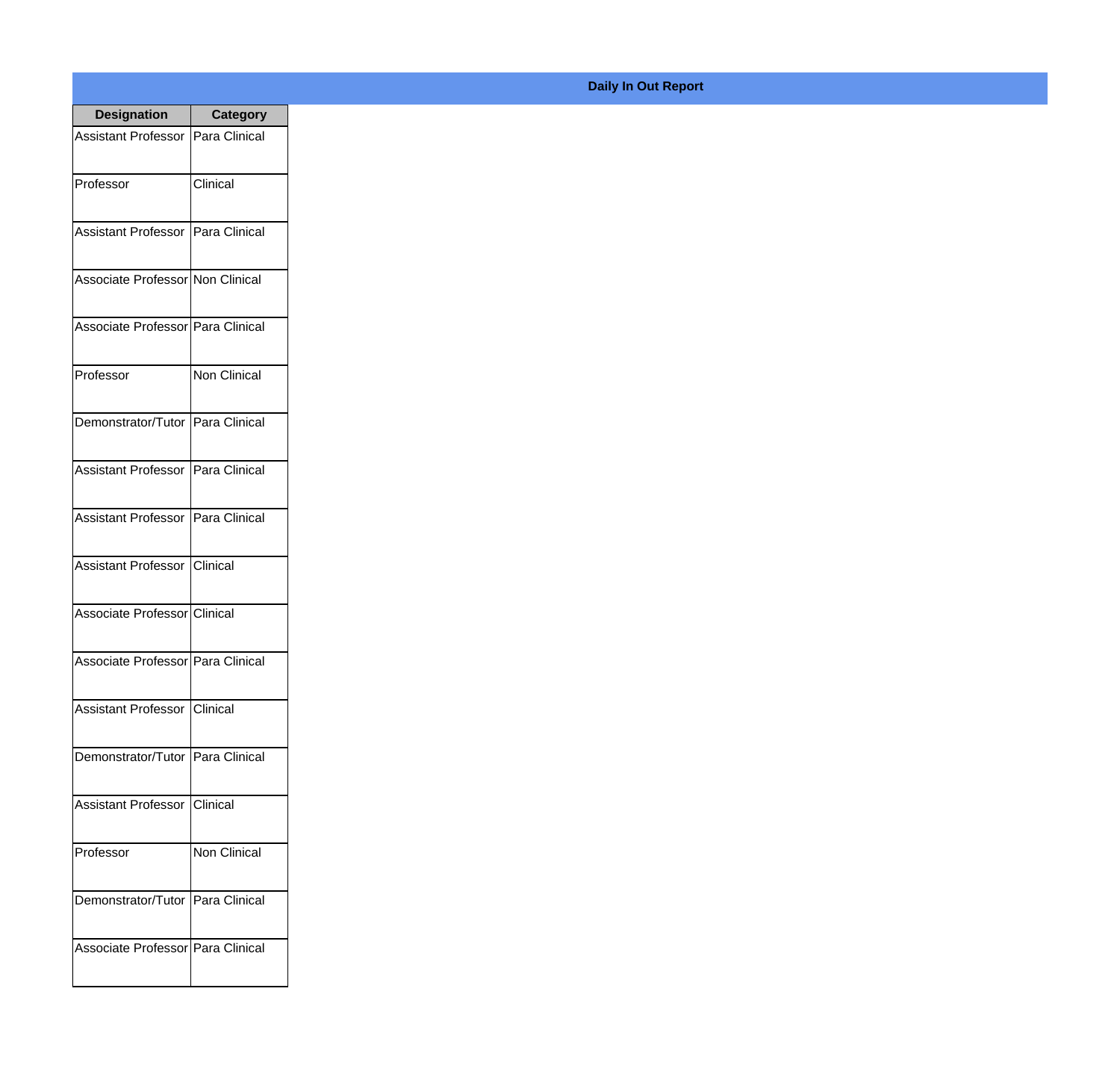|                                                  |                                        |             |           | <b>Daily In Out Report</b> |       |    |                                        |
|--------------------------------------------------|----------------------------------------|-------------|-----------|----------------------------|-------|----|----------------------------------------|
| <b>Government</b><br>Medical College,<br>Khandwa | <b>IDR PRIYESH</b><br><b>IMARSKOLE</b> | 14 Dec 2021 | 18:46:36  |                            | 00:00 | E  | Community<br>Medicine                  |
| <b>Government</b><br>Medical College,<br>Khandwa | IDR SANGEETA<br><b>CHINCHOLE</b>       | 14 Dec 2021 | 09:55:45  |                            | 00:00 | E. | Physiology                             |
| Government<br>Medical College,<br>Khandwa        | IDR NISHA MANDLOI<br>IPANWAR           | 14 Dec 2021 | 109:02:47 | 16:36:51                   | 07:34 | P  | <b>Obstetrics &amp;</b><br>Gynaecology |
| Government<br>Medical College,<br>Khandwa        | IDR MUKTESHWARI<br>IGUPTA              | 14 Dec 2021 | 11:42:50  | 17:17:01                   | 05:35 | P  | Pharmacology                           |
| Government<br>Medical College,<br>Khandwa        | IDR YASHPAL<br>RAY                     | 14 Dec 2021 | 17:45:04  |                            | 00:00 | E  | Anatomy                                |
| <b>Sovernment</b><br>Medical College,<br>Khandwa | <b>WAGHMARE</b><br><b>RENU</b>         | 14 Dec 2021 | 10:02:49  | 18:11:45                   | 08:09 | P  | Community<br>Medicine                  |